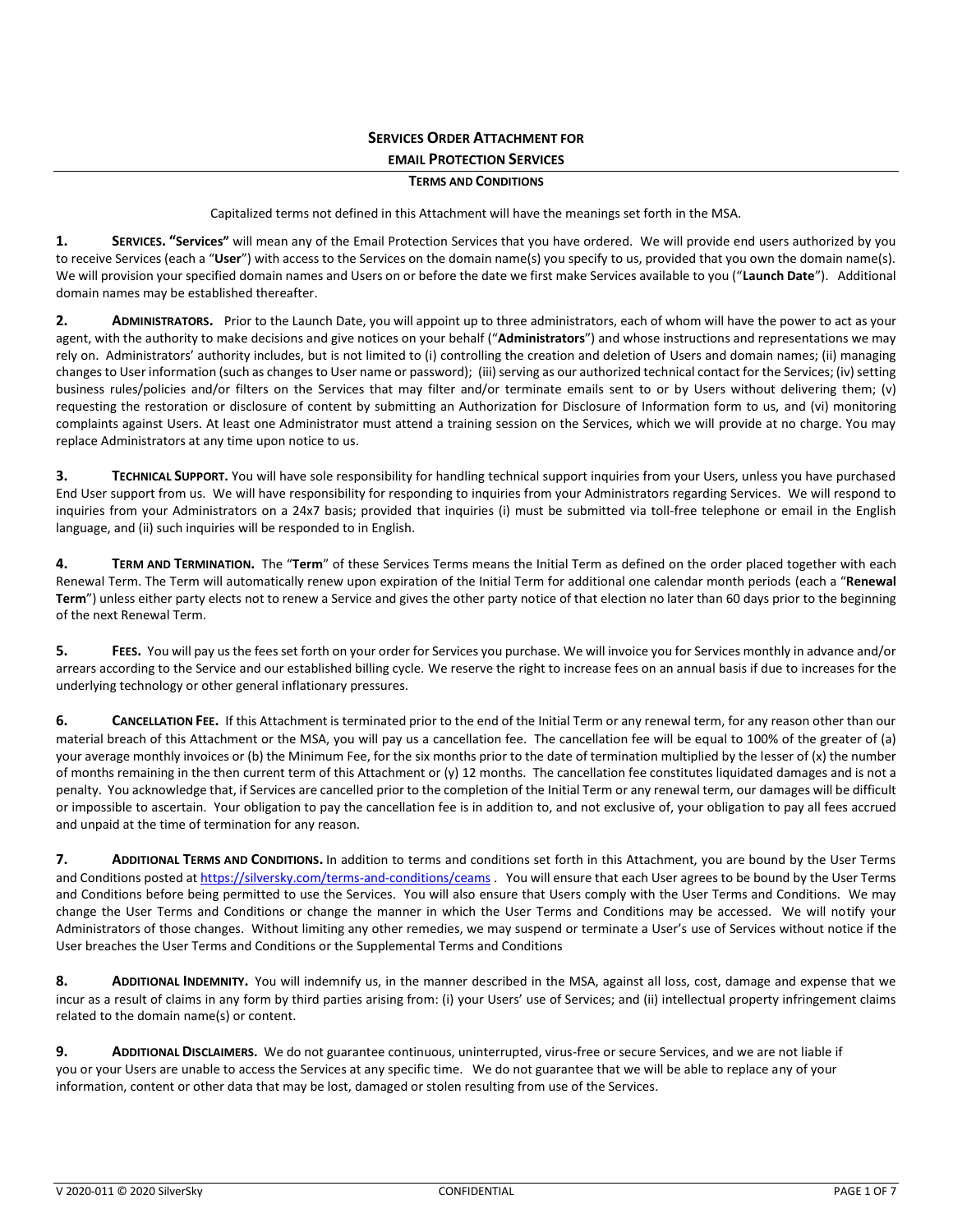# **SERVICES ORDER ATTACHMENT FOR EMAIL PROTECTION SERVICES - SOCIAL ENGINEERING PROTECTION (SEP)**

# **TERMS AND CONDITIONS**

Capitalized terms not defined in this Attachment will have the meanings set forth in the MSA.

**1. SERVICES. "Services"** provided under this Attachment will mean Social Engineering Protection ("SEP") email protection services as may be further described in *Appendix 1*. We will provide end users authorized by you to receive Services (each a "**User**") with the Services on the domain name(s) you specify to us, provided that you own the domain name(s). We will provision your specified domain names and Users on or before the date we first make Services available to you ("**Launch Date**"). Additional domain names may be established thereafter.

**2. ADMINISTRATORS.** Prior to the Launch Date, you will appoint up to three administrators, each of whom will have the power to act as your agent, with the authority to make decisions and give notices on your behalf ("**Administrators**") and whose instructions and representations we may rely on. Administrators' authority includes, but is not limited to (i) controlling the creation and deletion of Users and domain names; (ii) managing changes to User information (such as changes to User name or password); (iii) serving as our authorized technical contact for the Services; (iv) setting business rules/policies and/or filters on the Services that may filter and/or terminate emails sent to or by Users without delivering them; (v) and (vi) instructing us with respect to Data Sampling as further described in Section 10 below. At least one Administrator must attend a training session on the Services, which we will provide at no charge. You may replace Administrators at any time upon written notice to us.

**3. TECHNICAL SUPPORT.** You will have sole responsibility for handling technical support inquiries from your Users. We will have responsibility for responding to inquiries from your Administrators regarding Services. We will respond to inquiries from your Administrators on a 24x7 basis; provided that inquiries (i) must be submitted via toll-free telephone or email in the English language, and (ii) such inquiries will be responded to in English.

**4. TERM AND TERMINATION.** The "**Term**" of these Services Terms means the Initial Term as defined on the order together with each Renewal Term. The Term will automatically renew upon expiration of the Initial Term for additional one calendar month periods (each a "**Renewal Term**") unless either party elects not to renew a Service and gives the other party notice of that election no later than 60 days prior to the beginning of the next Renewal Term.

**5. FEES.** You will pay us the fees set forth in *Appendix 1* for Services you purchase. We will invoice you for Services monthly in advance and/or arrears according to the Service and our established billing cycle. We reserve the right to increase fees on an annual basis if due to increases for the underlying technology or other general inflationary pressures.

**6. CANCELLATION FEE.** If this Attachment is terminated prior to the end of the Initial Term or any renewal term, for any reason other than our material breach of this Attachment or the MSA, you will pay us a cancellation fee. The cancellation fee will be equal to 100% of the greater of (a) your average monthly invoices or (b) the Minimum Fee, for the six months prior to the date of termination multiplied by the lesser of (x) the number of months remaining in the then current term of this Attachment or (y) 12 months. The cancellation fee constitutes liquidated damages and is not a penalty. You acknowledge that, if Services are cancelled prior to the completion of the Initial Term or any Renewal Term, our damages will be difficult or impossible to ascertain. Your obligation to pay the cancellation fee is in addition to, and not exclusive of, your obligation to pay all fees accrued and unpaid at the time of termination for any reason.

**7. ADDITIONAL TERMS AND CONDITIONS.** In addition to terms and conditions set forth in this Attachment, you are bound by the User Terms and Conditions posted at [https://silversky.com/terms-and-conditions/c](https://silversky.com/terms-and-conditions/)eams . You will ensure that each User agrees to be bound by the User Terms and Conditions before being permitted to use the Services. You will also ensure that Users comply with the User Terms and Conditions. We may change the User Terms and Conditions or change the manner in which the User Terms and Conditions may be accessed. We will notify your Administrators of those changes. Without limiting any other remedies, we may suspend or terminate a User's use of Services without notice if the User breaches the User Terms and Conditions.

**8. ADDITIONAL INDEMNITY.** You will indemnify us, in the manner described in the MSA, against all loss, cost, damage and expense that we incur as a result of claims in any form by third parties arising from: (i) your use of Services: (ii) our compliance with your Administrator's instructions to us; and (iii) intellectual property infringement claims related to the domain name(s) or content of emails processed by us through the Services.

**9. ADDITIONAL DISCLAIMERS.** We do not guarantee continuous, uninterrupted, virus-free or secure Services, and we are not liable if you or your Users are unable to access the Services at any specific time. We do not guarantee that we will be able to replace any of your information, content or other data that may be lost, damaged or stolen resulting from use of the Services. We do not guarantee the effectiveness of the Services against cyber threats or attacks.

# **SERVICES-SPECIFIC TERMS AND CONDITIONS**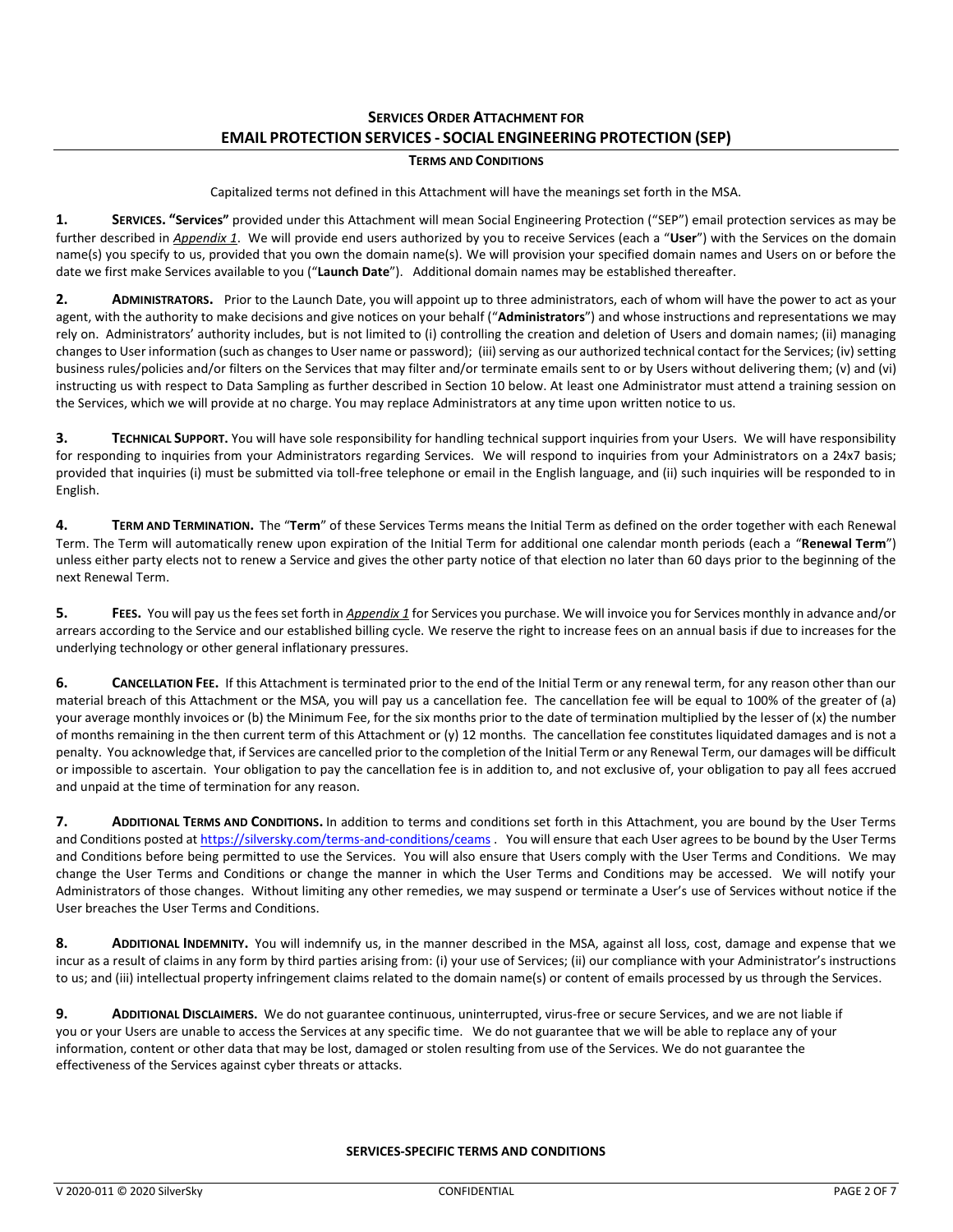# **DATA SAMPLING TERMS**

## **The following terms will apply Services provided under this Attachment.**

In addition to the above general terms and conditions, the following terms and conditions apply, which constitute your instructions to us to manually sample emails sent to or from Users to help us improve the performance of the Services to you as described below. You may revoke these instructions at any time by following the opt-out process detailed in 10.2 below.

**10. DATA SAMPLING.** We will manually sample randomly selected emails sent to or from Users during the initial 180 days following the Launch Date ("**Sampling Period**") so that we may monitor and optimize the performance and effectiveness of the SEP Services to you ("**Data Sampling**"). A limited and controlled population of our or our Affiliates' personnel will be provided with automatically randomly selected emails (up to no more than 200 per day across all customers' emails processed through the Services) for the sole purpose of monitoring and optimizing the performance and success rate of the analytics model deployed by the Services, including by improving its detection ability (the "**Purpose**").

**10.2** During the Data Sampling Period, an Administrator may, in accordance with provisions below, revoke your instructions to perform Data Sampling. The Administrator may instruct us to stop Data Sampling with respect to any or all Users by using the sampling toggle switch (i.e., Social Engineering Sampling) on the Account Details page of the administration portal (the "**Sampling Selector**").

**10.3** The parties acknowledge that Customer NPI a may be included in such randomly selected emails.

**10.4** Excluding any User(s) opted out by your Administrators, you:

 warrant that your Administrators, acting on your behalf, are and will at all relevant times remain effectively authorized to give the instructions set out above on behalf of Customer and all Users.

**10.5** We shall take reasonable steps to ensure the reliability of any employee, agent or contractor who may have access to the Customer NPI, ensuring that all such individuals are subject to confidentiality undertakings or professional or statutory obligations of confidentiality.

**10.12** We shall cease Processing the Customer NPI within 90 days upon the termination or expiration of this Services Order Attachment or, if sooner, the Service to which it relates and, subject to the preceding subsection, as soon as possible thereafter delete the Customer NPI from our systems.

**10.13** We may retain or disclose Customer NPI to the extent required by applicable laws.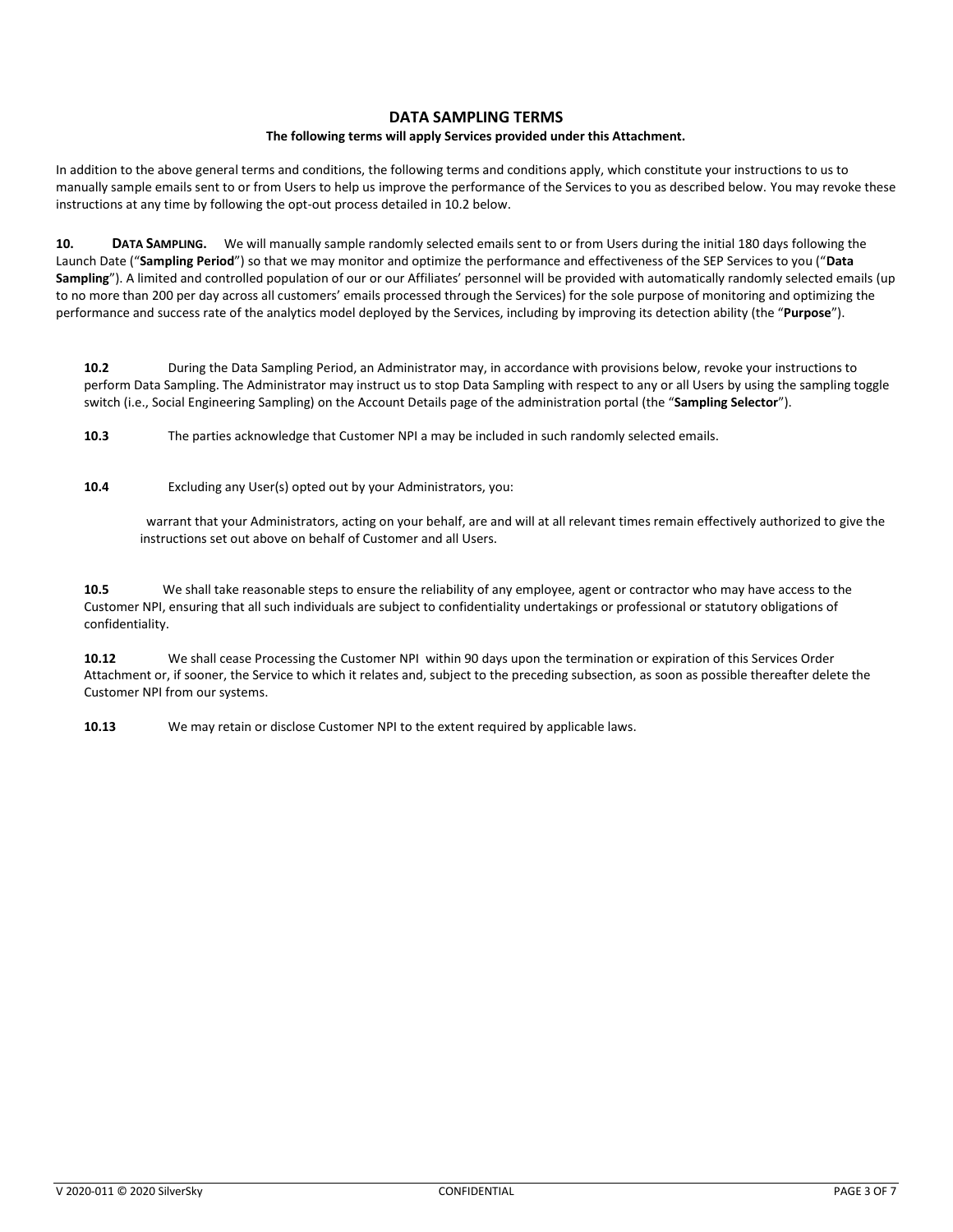# **SERVICES ORDER ATTACHMENT FOR**

# **SERVICE LEVEL AGREEMENT FOR EMAIL PROTECTION SERVICES**

To the extent that you have subscribed to Services covered under this Service Level Agreement, this Services Order Attachment will become a part of and is expressly incorporated into, the MSA between the parties, and forms the entire agreement between us with respect to the subject matter set forth herein. Capitalized terms not defined in this Attachment will have the meanings set forth in the MSA. The following terms and conditions will apply to the provision and use of the Email Protection Services ("**EPS**") Services. "**Services**" under this Attachment will mean each of the following email protection services: Email Security (SPAM and antivirus protection), Email Content Filtering, Email Data Loss Protection ("**DLP**") and Targeted Attack Protection.

We are committed to providing a scalable and highly available email protection solution through the following service commitment ("**Service Level Agreement**"). We will have the Services Available calculated by the following equations:

### **Email Gateway Filtering System** (applies to all Services)

| Availabilitv = | Total Monthly Minutes - Maintenance Minutes - Downtime Minutes |        |
|----------------|----------------------------------------------------------------|--------|
|                | <b>Total Monthly Minutes -Maintenance Minutes</b>              | X 100% |

**TERM OF THE SERVICE LEVEL AGREEMENT**. This Service Level Agreement becomes applicable to the Services upon the later of (a) completion of the "stabilization period," as such term is defined in a Statement of Work (if any), or (b) 30 days from the Launch Date.

**DEFINED TERMS**. For the purposes of this Service Level Agreement, the following terms shall have the following meanings:

"**Available**" or "**Availability**" means that the Customer is able to access the Service via the specific access method for that Service subject to the exclusions defined in Downtime Minutes below.

"**Downtime Minutes**" means the total number of minutes that Customer's end users cannot access the specific Service via the normal access method for that Service. The calculation of Downtime Minutes excludes time a Service is not Available due to any of the following: (i) the Maintenance Minutes; (ii) your or your end users' own Internet service provider; (iii) a Force Majeure event; (iv) any systemic Internet failures; (v) (vi) third party encrypted email Services; (vii) any failure in your or your end users' own hardware, software or Network connection, (viii) your or your end users' bandwidth restrictions, (ix) your or any of your end users' acts or omissions; (x) you configure your email system to function as Open Relay; (xi) unavailability of your primary email service; and (xii) and each Service-specific additional exclusion stated below.

**"Filter"** means to detect and block or quarantine all email messages with viruses that (i) match against available/known virus signatures or (ii) identifiable by industry standard heuristics.

"**Mail Delivery Time**" means the time elapsed between entry of an email to our gateway and its exit.

"**Maintenance Minutes**" means the time period during which the Services will not be Available (i) each month so that we can perform routine maintenance to maximize the performance of the Services, up to 240 minutes (4 hours)per Service per calendar month, and (ii) any emergency maintenance we deem necessary in our sole discretion.

"**Maintenance Windows**" means the scheduled time period during which we might perform routine maintenance each week. Current Maintenance Windows are Thursday from 10PM to Friday 5 AM Mountain Time. We may change Maintenance Window at any time. We will use reasonable efforts to notify you in advance of any changes to our normal Maintenance Windows.

## "**Network**" means the network outside of our border routers.

"**Open Relay**" means an email server configured to receive email from an unknown or unauthorized third party and forward the email to one or more recipients who are not users of that email system. We reserve the right at any time during the supply of the Services to test whether the Customer's email systems function as an Open Relay. If at any time the Customer's email systems are found to function as an Open Relay, then we reserve the right to suspend all or part of the Services immediately and revoke SLA credit requests until the problem has been resolved.

"**Total Monthly Minutes**" means the number of days in the month multiplied by 1,440 minutes per day.

**"Virus"** means a known binary or executable code whose purpose is to gather information from the infected host, change or destroy data on the infected host, or use inordinate system resources in the form of memory, disk space, or network bandwidth or CPU cycles on the infected host, use the infected host to replicate itself to other hosts, or provide control or access to any of the infected host's system resources.

**MAINTENANCE NOTICES.** We will communicate the date and time that we intend to make the Services un-Available through a global "welcome message" or an email sent to your Administrator at least 24 hours in advance or longer, if practical. You understand and agree that there may be instances where we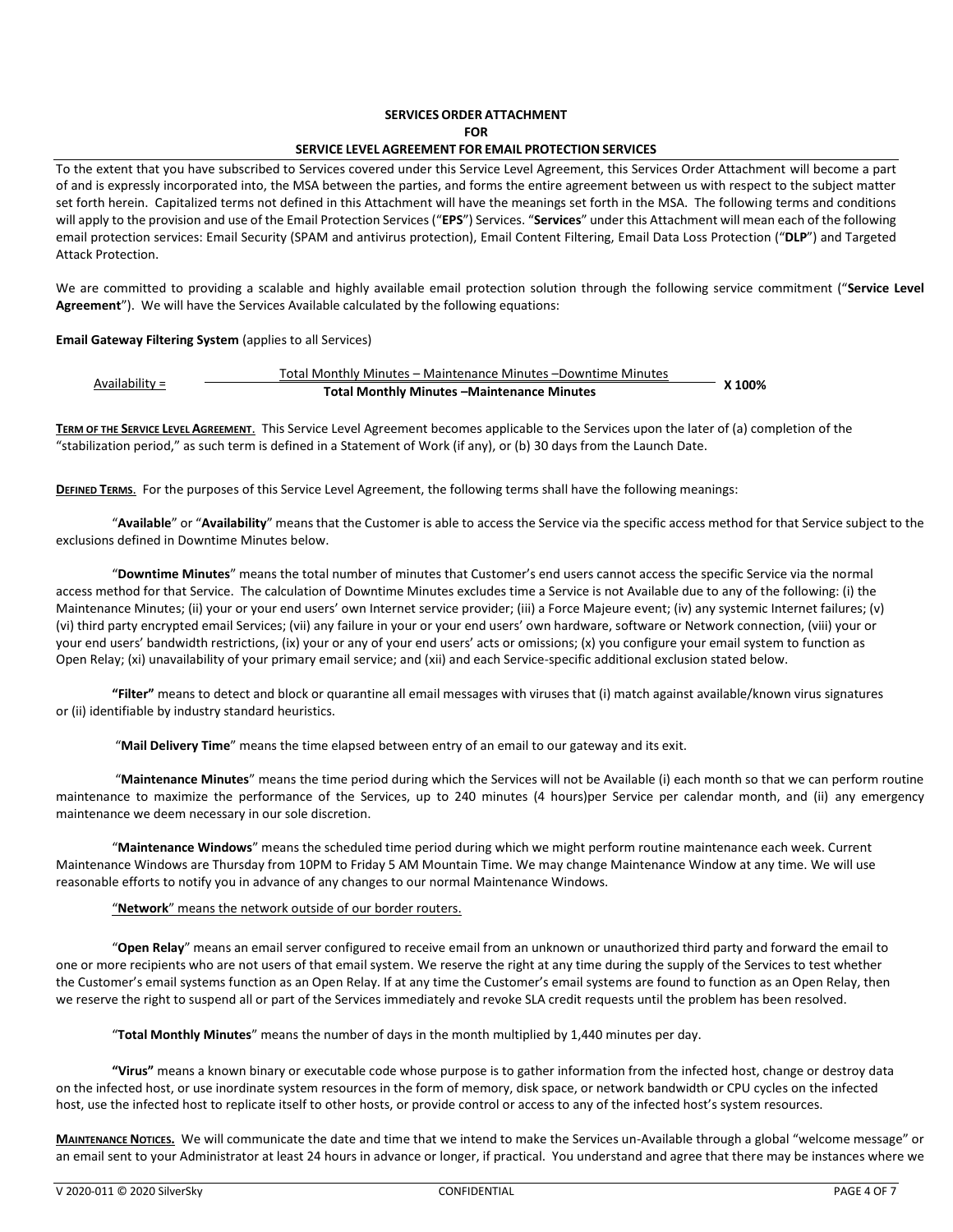need to interrupt the Services without notice in order to protect the integrity of the Services due to security issues, virus attacks, SPAM issues or other unforeseen circumstances.

**MEASUREMENT**.We use a proprietary system to monitor and measure whether the Services have met the Service level metrics below and you agree that this system will be the sole basis for resolution of any dispute that may arise between you and us regarding this Service Level Agreement. Our measurement system includes log files, database records and audit logs. We will make information we use to validate your claim available to you upon request.

# **SERVICE LEVEL METRICS - MEASURED ON A CALENDAR MONTH BASIS.**

**Availability**. The Service level metric for Gateway System Availability is 99.99%.

**Mail Delivery Time**. The Service level metric for Mail Delivery Time is an average of 3 minutes or less, subject to the exclusions defined in Downtime Minutes above and the following:

Additional Exclusions

- Delivery of email to quarantine
- Delay associated with third party software (e.g., Microsoft Office 365)
- Customer configuration rules for SPAM/AV or DLP
- Initial 30 days immediately following deployment of SILVERSKY Anti-Virus Service

**Inbound SPAM.** The Service level metric for inbound SPAM detection is 99.5%

## Exclusions

- Not applicable to false negatives to invalid mailboxes
- Customer is using less than the SILVERSKY-deployed default settings for SPAM and virus protection.

**Anti-Virus Service.** The Service level metric for Anti-Virus Service is 100%.

## Exclusions

- Cases of self-infection by the Customer
- Binary or executable code installed or run by an end user that gathers information for sales and marketing purposes (such as spyware)
- Virus-infected email that is quarantined but is subsequently delivered to an end user or administrator by releasing the message.
- Emails containing attachments that are password protected, encrypted or otherwise under an end users control
- The infection was determined to originate from a source other than inbound corporate email.
	- Customer is not employing the following SILVERSKY-defined best practices at the time of infection:
		- o Customer is not blocking or quarantining emails with encrypted compressed contents.
			- o Customer is not blocking or quarantining known malicious files as defined by SILVERSKY.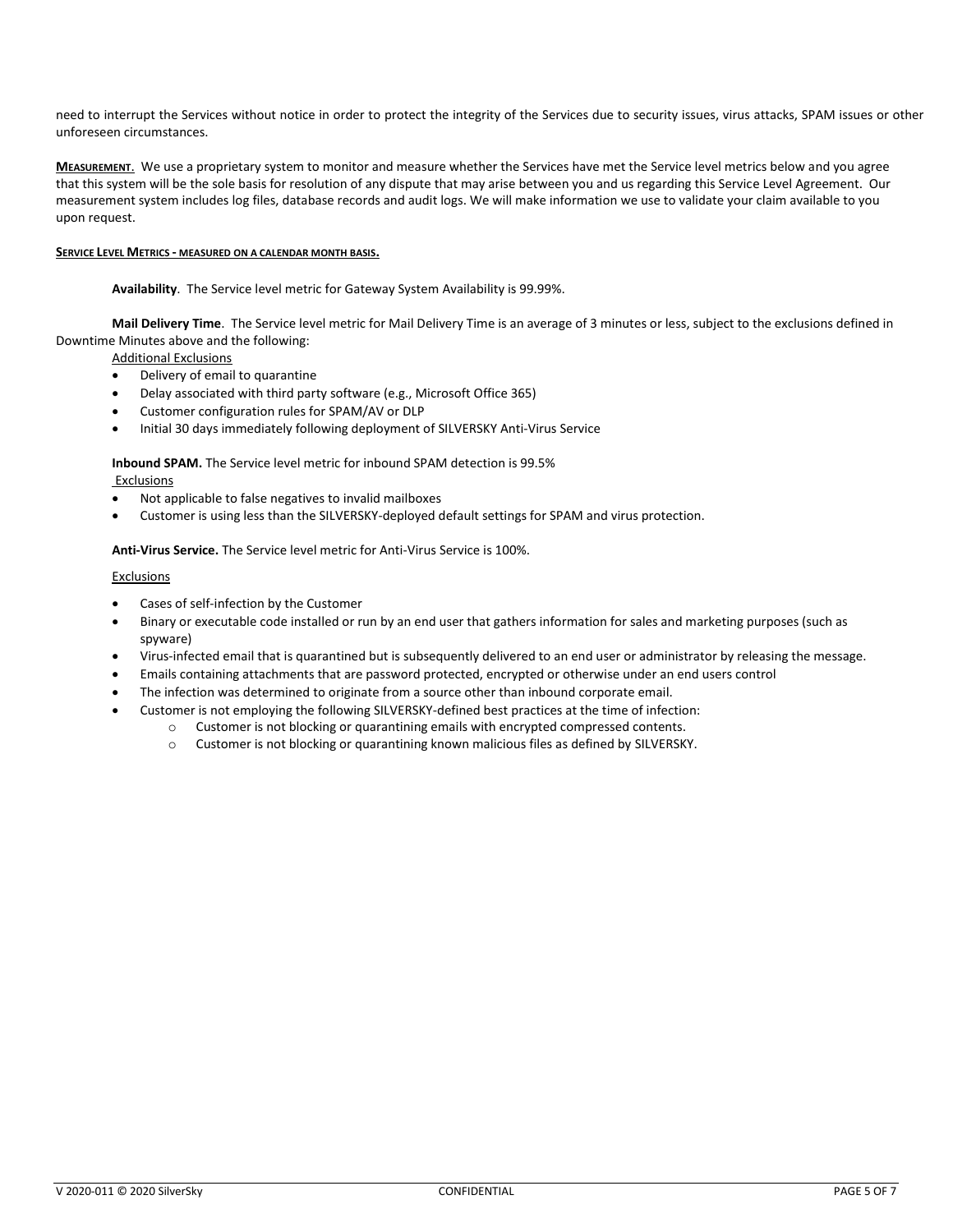## **AMOUNT OF SERVICE LEVEL CREDITS**.

# **Email Gateway System Availability**

# **Applies to: Email Security, Email Content Filtering, Email DLP**

| Availability          | Amount of Credit for Affected Users for Affected<br>Month |
|-----------------------|-----------------------------------------------------------|
| < 99.99% but > 99.00% | 25%                                                       |
| > 97.00% but < 99.00% | 50%                                                       |
| $< 97.00\%$           | 100%                                                      |

#### **Mail Delivery Time**

 **Applies to: Email Security, Email Content Filtering, Email DLP**

| <b>Mail Delivery Time</b><br>(Consecutive Minutes Per Test Seat) | Amount of Credit for Affected Users for Affected<br><b>Calendar Month</b> |
|------------------------------------------------------------------|---------------------------------------------------------------------------|
| >3 minutes but <10 minutes                                       | 25%                                                                       |
| >10 minutes but <15 minutes                                      | 50%                                                                       |
| >15 minutes                                                      | 1በበ%                                                                      |

## **Inbound SPAM Detection**

## **Applies to: Email Security, Email Content Filtering, Email DLP Detection**

| <b>SPAM Detection</b> | Amount of Credit for Affected Users for<br><b>Affected Month</b> |
|-----------------------|------------------------------------------------------------------|
| <99.5% but > 98.00%   | 10%                                                              |
| >95.00% but <98.00%   | 50%                                                              |
| $<$ 95.00%            | 100%                                                             |

If SPAM is included with the mailbox, then the credit for SPAM will be 10% of the per mailbox monthly charge based on the table above

### **Anti-Virus Service**

### **Applies to: Email Security, Email Content Filtering, DLP, Anti-Virus Service**

| <b>Virus Filtering</b> | Amount of Credit for Affected Users for Affected<br>Month |
|------------------------|-----------------------------------------------------------|
| $<$ 100%               | 35%                                                       |

*REMEDY AND PROCEDURE*. Your sole remedy and the procedure for obtaining your remedy in the event that we fail to meet the Service level metrics set forth above are as follows:

You must notify us in writing at supportdb@silversky.com of both the date the Downtime Minutes occurred and an estimate of the amount of actual Downtime Minutes within five business days of our failure to meet the Service level metrics (the "**Claim Notice**"). We will confirm the information provided in the Claim Notice within five business days of receipt of the Claim Notice. If we cannot confirm the failure to meet the Service level metrics, then you and we agree to refer the matter to executives at each company for resolution. If we confirm that we are out of compliance with this Service Level Agreement, you will receive the amount of Service Level Credits above for the affected Service level metric and the affected Users for the affected month, which will be reflected in our invoice to you in the month following our confirmation of the failure.

Except as expressly set forth herein, any remedy you may receive with respect to this section does not relieve you, or allow a set-off, of any other payment obligations to us under this or any other Services Order Attachment.